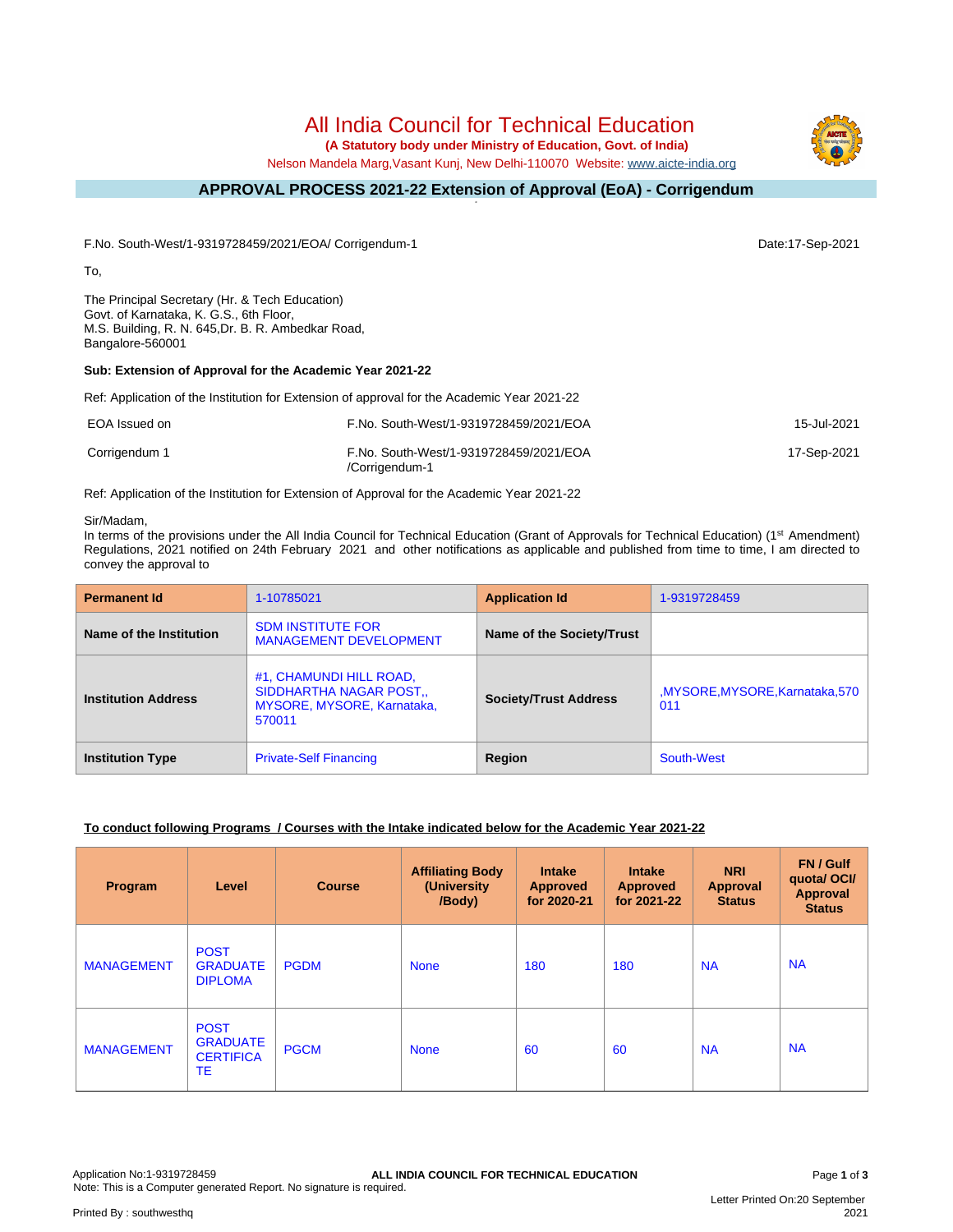**It is mandatory to comply with all the essential requirements as given in APH 2021-22 (Appendix 6)**

# **Important Instructions**

1. **Corrigendum for-** 1. Change in Intake

- 2. The State Government/ UT/ Directorate of Technical Education/ Directorate of Medical Education shall ensure that 10% of reservation for Economically Weaker Section (EWS) as per the reservation policy for admission, operational from the Academic year 2019-20 is implemented without affecting the reservation percentages of SC/ ST/ OBC/ General. However, this would not be applicable in the case of Minority Institutions referred to the Clause (1) of Article 30 of Constitution of India. Such Institution shall be permitted to increase in annual permitted strength over a maximum period of two years.
- 3. The Institution offering courses earlier in the Regular Shift, First Shift, Second Shift/Part Time now amalgamated as total intake shall have to fulfil all facilities such as Infrastructure, Faculty and other requirements as per the norms specified in the Approval Process Handbook 2021-22 for the Total Approved Intake. Further, the Institutions Deemed to be Universities/ Institutions having Accreditation/ Autonomy status shall have to maintain the Faculty: Student ratio as specified in the Approval Process Handbook.
- 4. Strict compliance of Anti-Ragging Regulation, Establishment of Committee for SC/ ST, Establishment of Internal Complaint Committee (ICC), Establishment of Online Grievance Redressal Mechanism, Barrier Free Built Environment for disabled and elderly persons, Fire and Safety Certificate should be maintained as per the provisions made in Approval Process Handbook and AICTE Regulation notified from time to time.
- 5. In case of any differences in content in this Computer generated Extension of Approval Letter, the content/information as approved by the Executive Council / General Council as available on the record of AICTE shall be final and binding.

**Prof.Rajive Kumar Member Secretary, AICTE**

Copy\*\* to:

- **1. The Director of Technical Education\*\*, Karnataka**
- **2**. **The Registrar\*\*,** None
- **3. The Principal / Director,** SDM INSTITUTE FOR MANAGEMENT DEVELOPMENT #1, Chamundi Hill Road, Siddhartha Nagar Post,, Mysore,Mysore, Karnataka,570011
- **4. The Secretary / Chairman,**

MYSORE,MYSORE Karnataka,570011

**5. The Regional Officer,**

All India Council for Technical Education Health Centre Building Bangalore University Campus Bangalore - 560 009, Karnataka

#### **6. Guard File(AICTE)**

Note: Validity of the Course details may be verified at <http://www.aicte-india.org/>